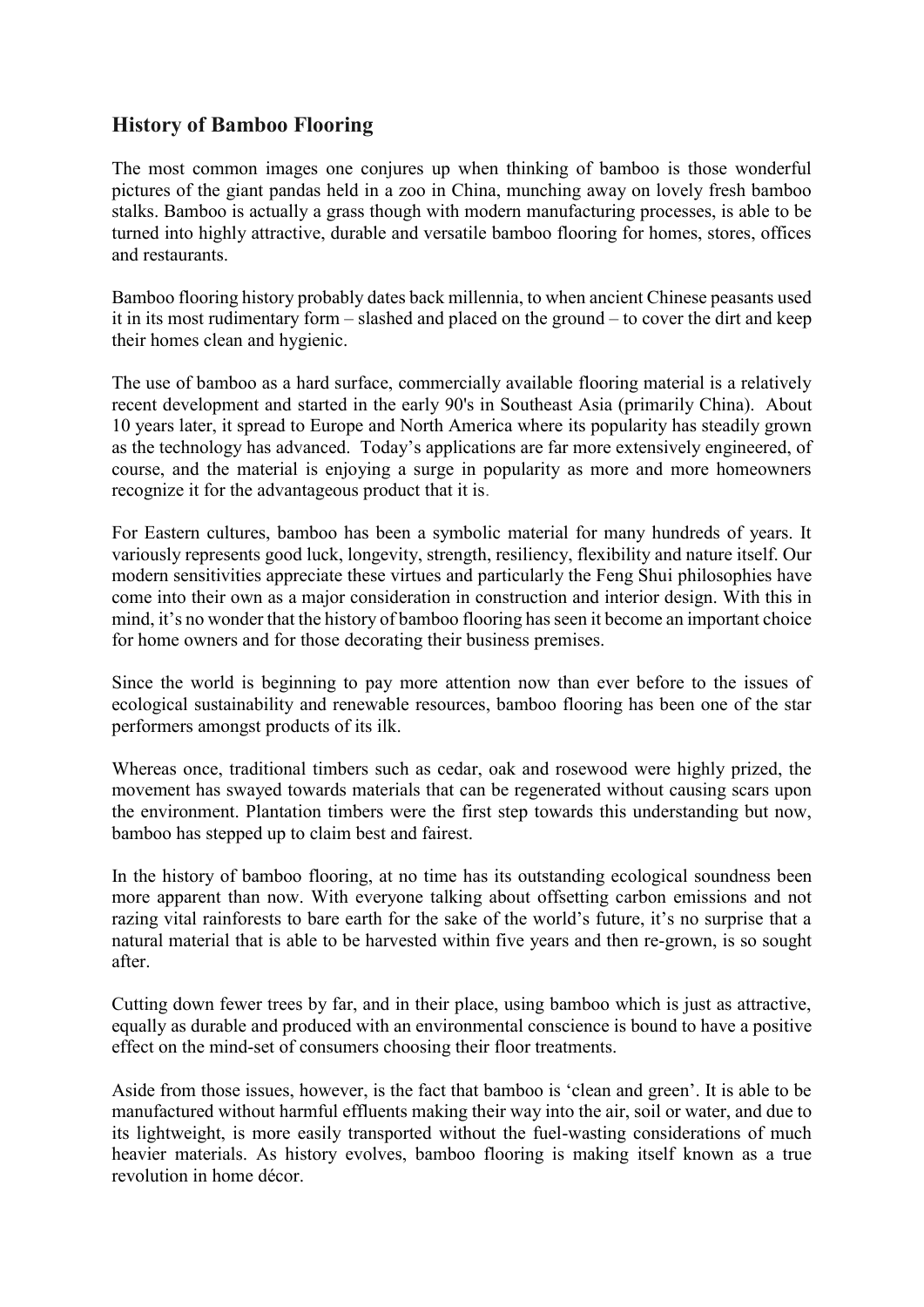# **Structure of Bamboo Flooring**

There are three basic styles, each with its own distinctive look:

 **Engineered bamboo flooring:** Also known as horizontal cut, engineered bamboo flooring, like engineered hardwood floors, consists of a solid layer of bamboo glued over a substrate. This is the most recognizable bamboo flooring on the market: it's the one in which the bamboo stem looks like it's been flattened out and it's patterned by bamboo's distinctive horizontal ring markings.



 **Solid bamboo flooring:** Made up of solid pieces of bamboo that have been glued together, solid bamboo flooring, also known as vertical cut, is typically stronger than the engineered version. This type of flooring has a thinner overall stripy look created by all the bamboo strips compressed together.

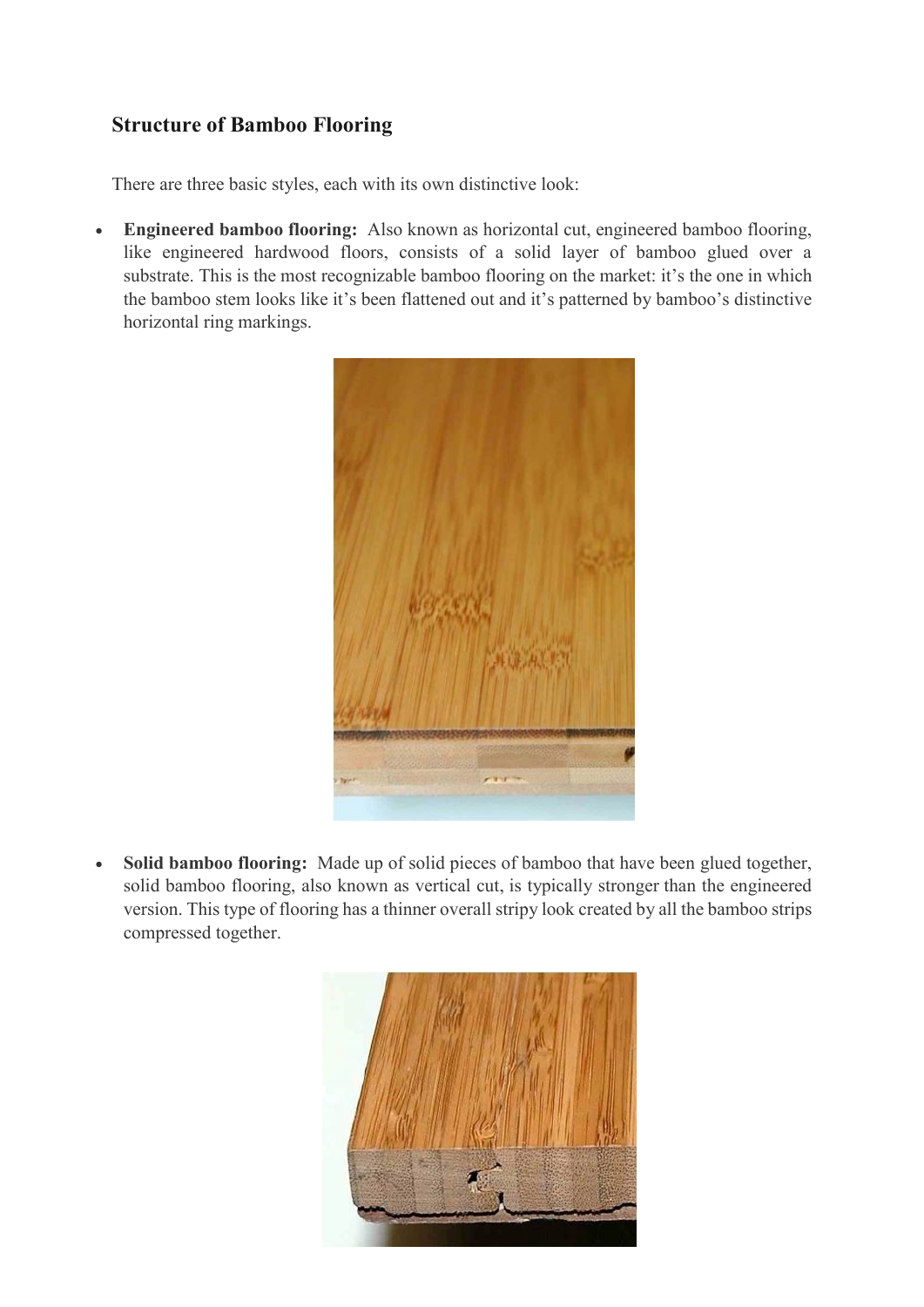**Strand-woven bamboo flooring:** By most accounts, strand woven bamboo flooring, in which the bamboo is shredded and then compressed with adhesives, is the most durable of the three. It looks the least like traditional bamboo because the manufacturers can blend colours and lengths to create many different styles.



## **Pro's and Con's when choosing Bamboo Flooring**

### **Cost**

**Pro** - Competitive alternative to hardwood floors.

#### **Eco-Friendly**

**Pro** - Bamboo is one of the fastest growing plants on earth, with some species growing several feet per day. Bamboo flooring is a renewable and sustainable resource.

**Con -** Bamboo floor planks are manufactured by slicing or shredding the stalk of the bamboo grass plant, and then adhering the pieces back together using heat, pressure, and a resin based adhesive. This adhesive can release [volatile organic chemicals](http://flooring.about.com/od/Glossary-Definitions/g/Volatile-Organic-Chemicals.htm) into the air of an interior space over time. Most bamboo floors have this adhesive in them, although the level of adhesive used, and the amount of VOC's emitted will vary depending on how the planks are manufactured

#### **Durability**

**Pro** - This material is slightly more resistant to water damage, stains, and warping than hardwood materials, although it is still a concern.

**Hardness:** There are certain types of bamboo that can be extremely strong, hard, and durable. Natural, [un-carbonized bamboo](http://flooring.about.com/od/floor-pictures/ss/Bamboo-Flooring-Pictures-And-Design-Ideas_4.htm) that was properly harvested and manufactured can be as durable as red oak. Strand woven bamboo can be manufactured even harder than that.